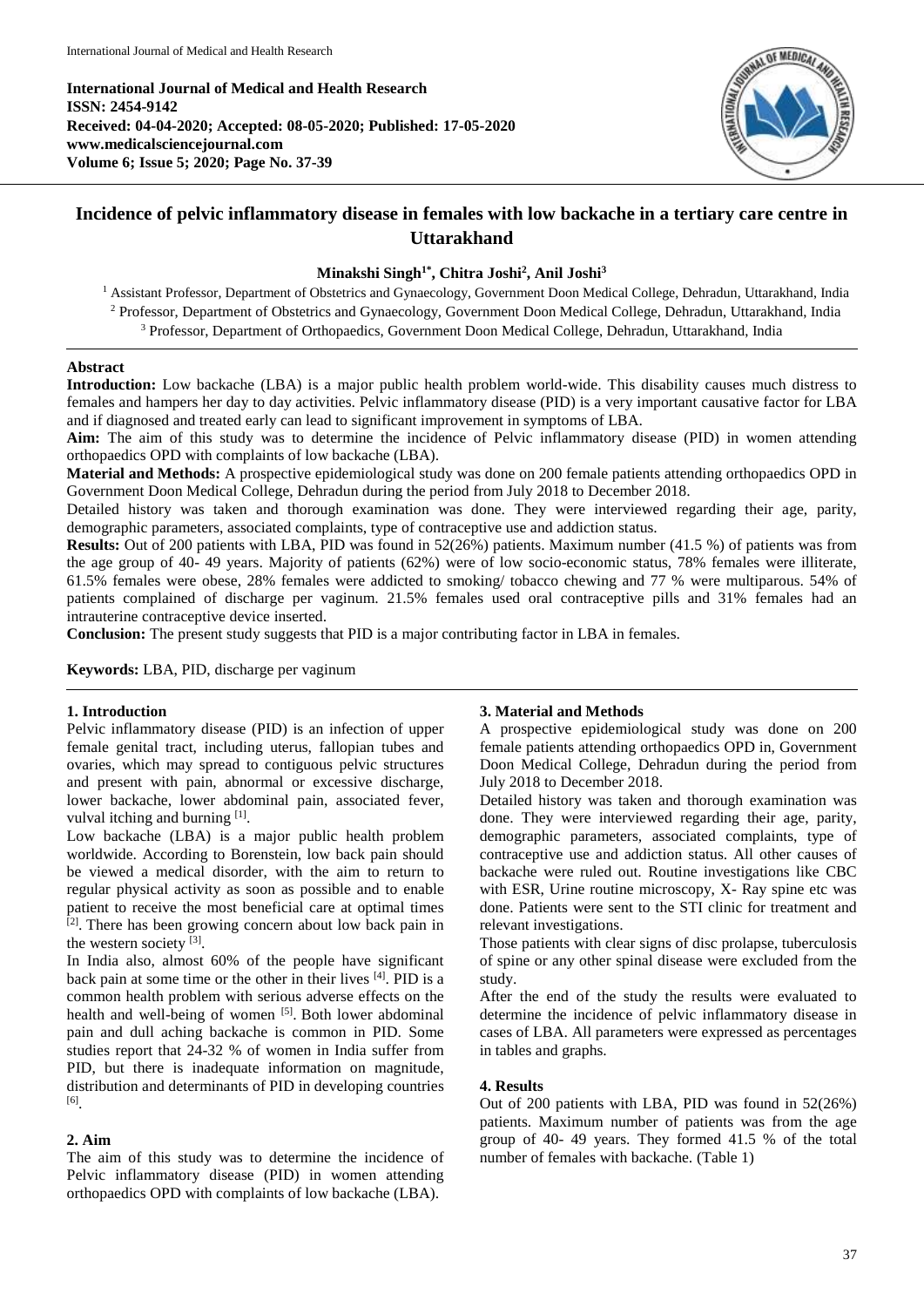**Table 1:** Age Distribution of patients

| Age in years | Number of women | <b>Percentage</b> |
|--------------|-----------------|-------------------|
| $19 - 29$    |                 | 13.5              |
| $30 - 39$    |                 | 35.5              |
| $40 - 49$    | 83              | 41.5              |
| $>= 50$      | 19              | 9.5               |
| Total        | 200             |                   |



**Fig 1:** Socio economic status

Majority of patients were of low socio-economic status 124 (62%), 56 (28%) belonged to middle and 20 (10 %) to high socio-economic status.

158 (78%) females were illiterate as compared to 42 (22%) literate females. 123(61.5%) females were obese as compared to 77(38.5%) non obese females. 56(28%) females were addicted to smoking/ tobacco chewing as compared to 144 (72%) non-smokers.



**Fig 2:** Socio demographic characteristics

Majority of patients 154(77 %) were multiparous as compared to 46(23%) primiparous patients.



**Fig 3:** Parity

The majority 108 (54%) of patients complained of discharge per vaginum. 1 female was found to be VDRL positive in our study. 2 females were both VDRL and Sero positive (HIV positive). These patients were further referred to STI clinic and ART Centre in our hospital. Endometriosis was found concomitantly in 12(6%) females. Other associated complaints are shown in Table 2.

**Table 2:** Number of females with associated complaints

| <b>Associated complaints</b> | Number of females Percentage (%) |      |
|------------------------------|----------------------------------|------|
| Discharge per vaginum        | 108                              | 54   |
| Dyspareunia                  | 38                               | 19   |
| Lower abdominal pain         | 88                               | 44   |
| Fever                        | 21                               | 10.5 |
| Frequency of micturition     | 32                               | 16   |
| Menstrual irregularities     | 60                               | 30   |
| Infertility                  | 43                               | 21.5 |

Most patients presented with more than one complaint.

Majority 95(47.5%) of patients did not use any method of contraception. 43 (21.5%) females used oral contraceptive pills and 62(31%) females had an intrauterine contraceptive device inserted.



**Fig 4:** Number of females using various contraceptive methods